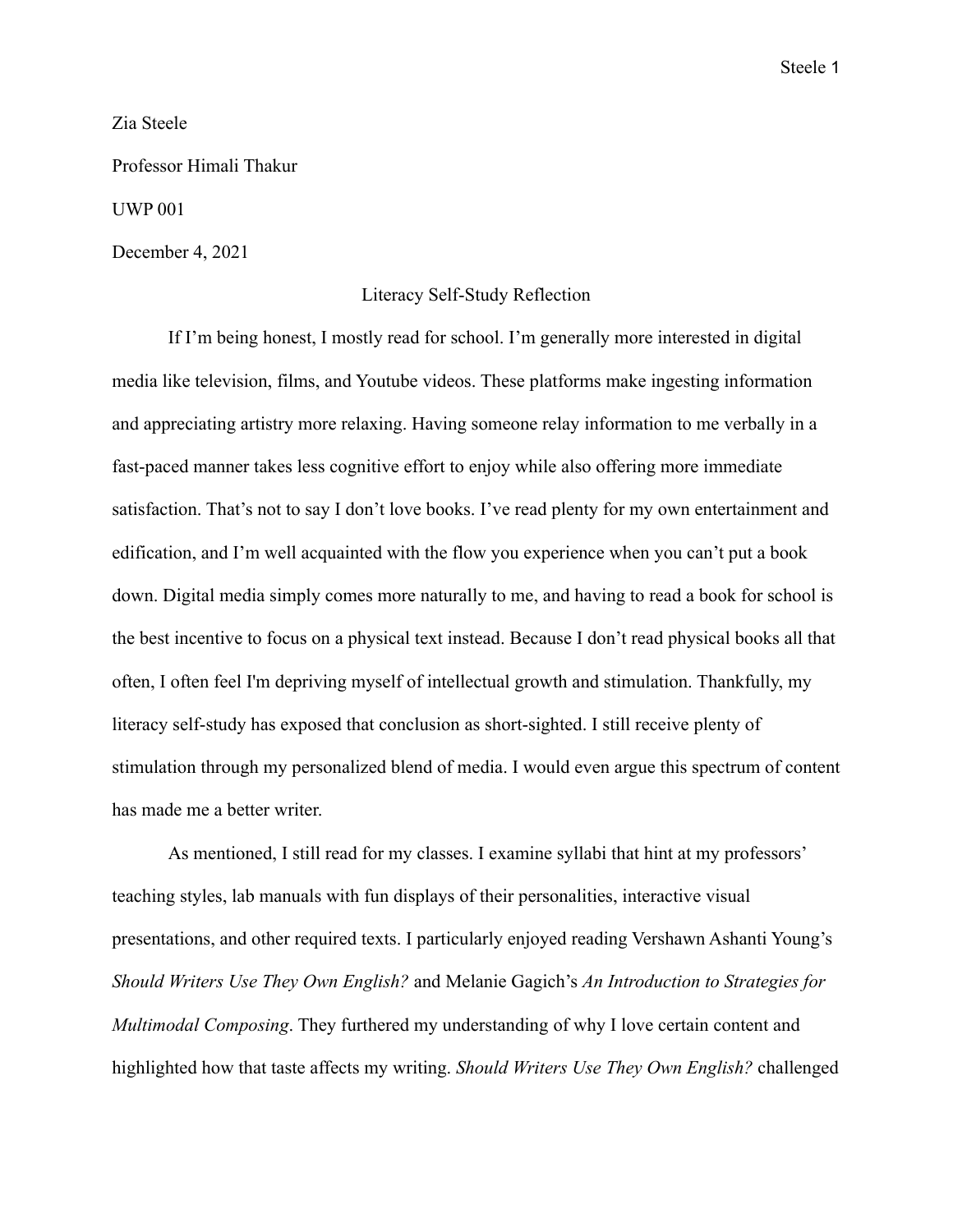Steele 2

my preconceived notions of literacy and academia with novel information and expert argumentation. *An Introduction to Strategies for Multimodal Composing* introduced new terminology to practices I was familiar with but hadn't fully appreciated for the powerful tools they were.

Ironically, I partake of the fruits of multimodal composing everyday. They're a fundamental pillar of the videos I watch. For example, my favorite science communicator, Kyle Hill, used to use animated blackboard drawings to bring both science and fandom to life in his videos. I especially loved his video assessing the realism of the Darksaber, the only black lightsaber in *Star Wars*. PBS Digital Studios takes a similar approach in their hit show, Space Time, where they combine fun, easy-to-understand visuals with high level scientific concepts. Both channels also employ plenty of humor. At the end of a recent Space Time video, the host joked that Portkeys allow travel in and out of the supposedly apparition-proof Hogwarts because wizards are terrible at quantum mechanics. For decades, PBS has maintained its reputation as an intellectual hub, which lends weight to my point. Intellectualism looks different in the Information Age than it did in preceding eras. Audiences want to be entertained while they learn. Many desire thoughtful explanations and intuitive visuals to help them process novel concepts.

In many ways, I was born into the perfect period for my way of learning. My mind tends to drift, so it helps when a text goes the extra mile to keep me engaged through humor and visuals. It's clear that this has affected my own writing as well. I can clearly see how my writing improves when I apply a style I'm passionate about.

Most recently, I noticed this in an entry to my Introduction to Engineering journal. The assignment was to discuss the differences between high school and college. Since the assignment was asking me to relate my personal experiences to the reader, I felt a strong urge to use more